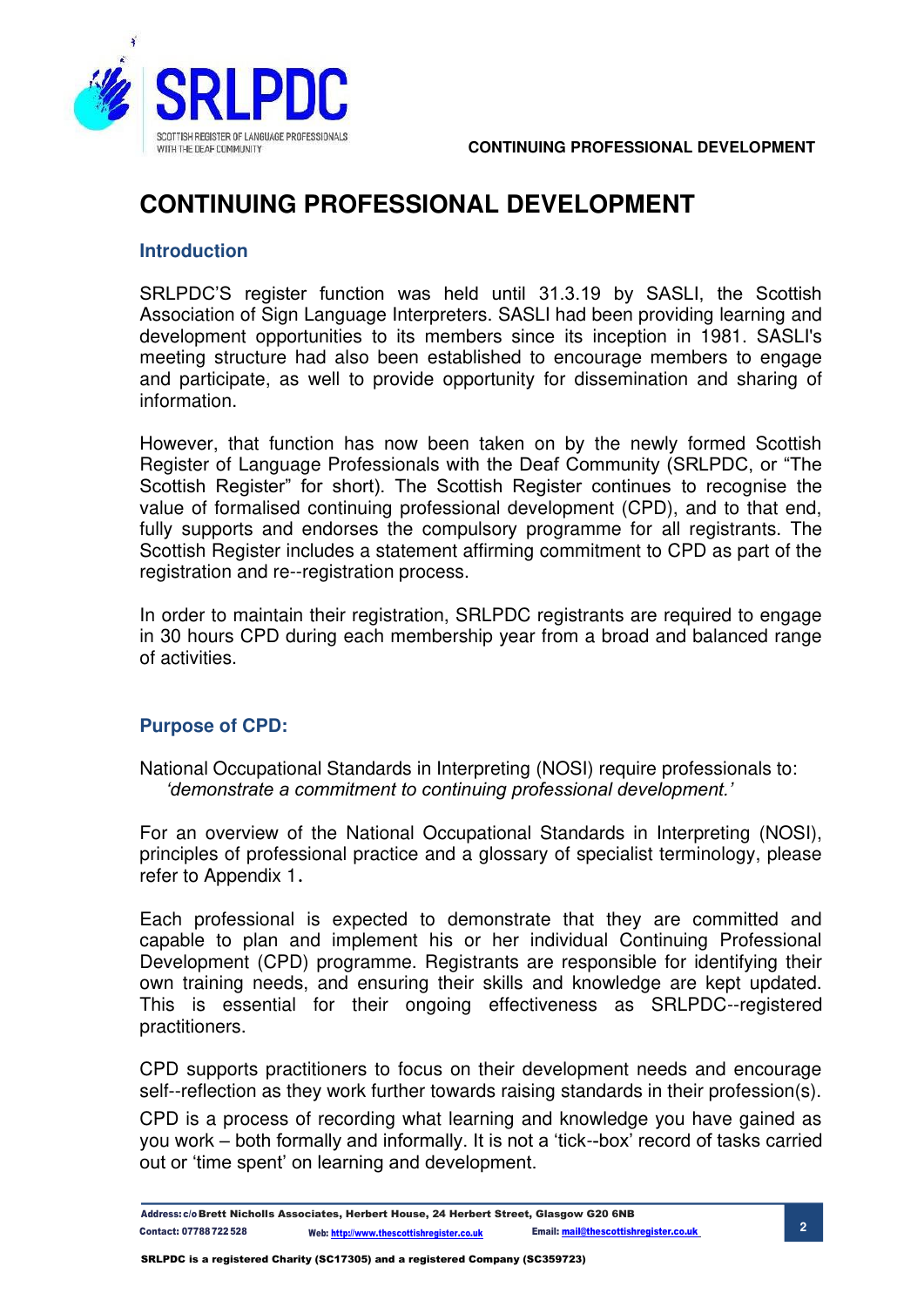

## **Benefits of CPD:**

CPD helps practitioners to focus, reflect, review and document their learning and to develop and update their professional knowledge and skills. CPD can help capture and document experiences and knowledge they found useful for their career as a registered practitioner.

CPD enables practitioners to

- update knowledge and skills in the current interpreting/ communication field and also in new areas of practice
- raise their profile through certification and networking
- have informal CPD activities accredited
- demonstrate their commitment to interpreting/communicating
- develop new and/or enhance existing skills *–* making challenging tasks easier to deal with
- increase confidence, skills and knowledge in their professional abilities
- enhance their CV showing what they can do and their commitment to their professional role.

#### **What are our registrants required to do?**

All SRLPDC registered and trainee practitioners are required to engage in 30 hours of activity in the CPD year which runs from 1st October to 30<sup>th</sup> September each year. They are required to plan their own CPD programme, and they decide what they want to do and when.

Their CPD programme needs to:

- be documented
- be self--directed
- focus on their learning from experience and reflective learning
- include all learning and development activities that they undertake over the year with SRLPDC, through other organisations and also self--learning activities.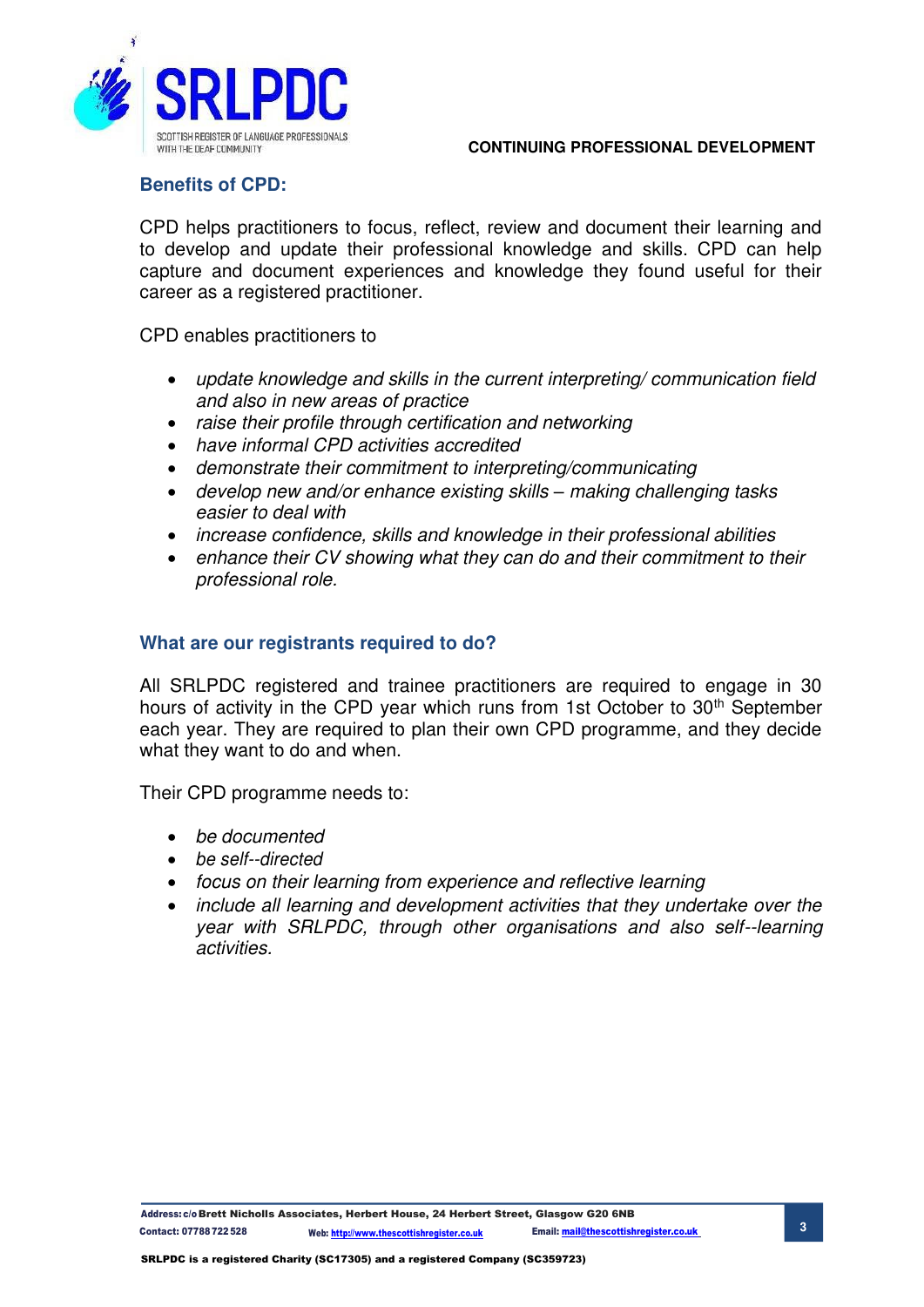

SRLPDC's CPD Policy is based on the revised National Occupational Standards (2017), in particular, the following units;;

CFAINT05 -- Evaluate and develop your professional practice as an interpreter CFALSC03 -- Develop your performance as a lipspeaker

Detailed specifications for these units can be found in Appendix 1.

In order to maximise accessibility, submissions in alternative formats (e.g. paper, video, audio recordings etc) are welcome. One hour's activity is equivalent to one CPD point.

Activities should be broad ranging, balanced and varied – the Board of Trustees can offer advice and guidance on developing a balanced CPD programme if required.

Evidence could come from a range of activities -- from developing the profession (e.g. work for The Board of Trustees for SRLPDC or with another similar organisation), as professional and personal development (e.g. reflective practice or giving/ receiving of mentoring or supervision) or as training (interpreting--specific or domain specific learning that will enhance practice).

Detailed examples of possible activities are listed in Appendix 2.

In summary, in order to continue to be registered with SRLPDC, registrants must complete 30 hours in CPD activity from a broad and balanced range of activities in a year, keep a record and evidence of their CPD activity, and submit these records of their CPD to SRLPDC by the prescribed deadlines. If a registrant's validated hours exceed the required amount in the CPD year, a maximum of five hours' CPD can be carried forward to the following year.

## **Validation and Standardisation**

All CPD evidence submitted is validated by the independent CPD Checker in the first instance. However, the CPD checker may send on specific pieces of evidence or excerpts thereof to the Board of Trustees. This will offer an opportunity for them to examine and review a cross section of evidence submitted against the NOSI to ensure parity of validation across the board. All pieces of evidence will be anonymised before being passed to the Board so they will not be aware of who the practitioner is. Their focus will be solely on whether the evidence in hand meets the required standards. Outcomes will be recorded, feedback provided to members accordingly, and SRLPDC's guidance will be updated accordingly.

## **Practice Breaks**

Address: c/o Brett Nicholls Associates, Herbert House, 24 Herbert Street, Glasgow G20 6NB **4** Contact: 07788 722 528 Web[: http://www.thescottishregister.co.uk](http://www.thescottishregister.co.uk/) Email[: mail@thescottishregister.co.uk](mailto:mail@thescottishregister.co.uk)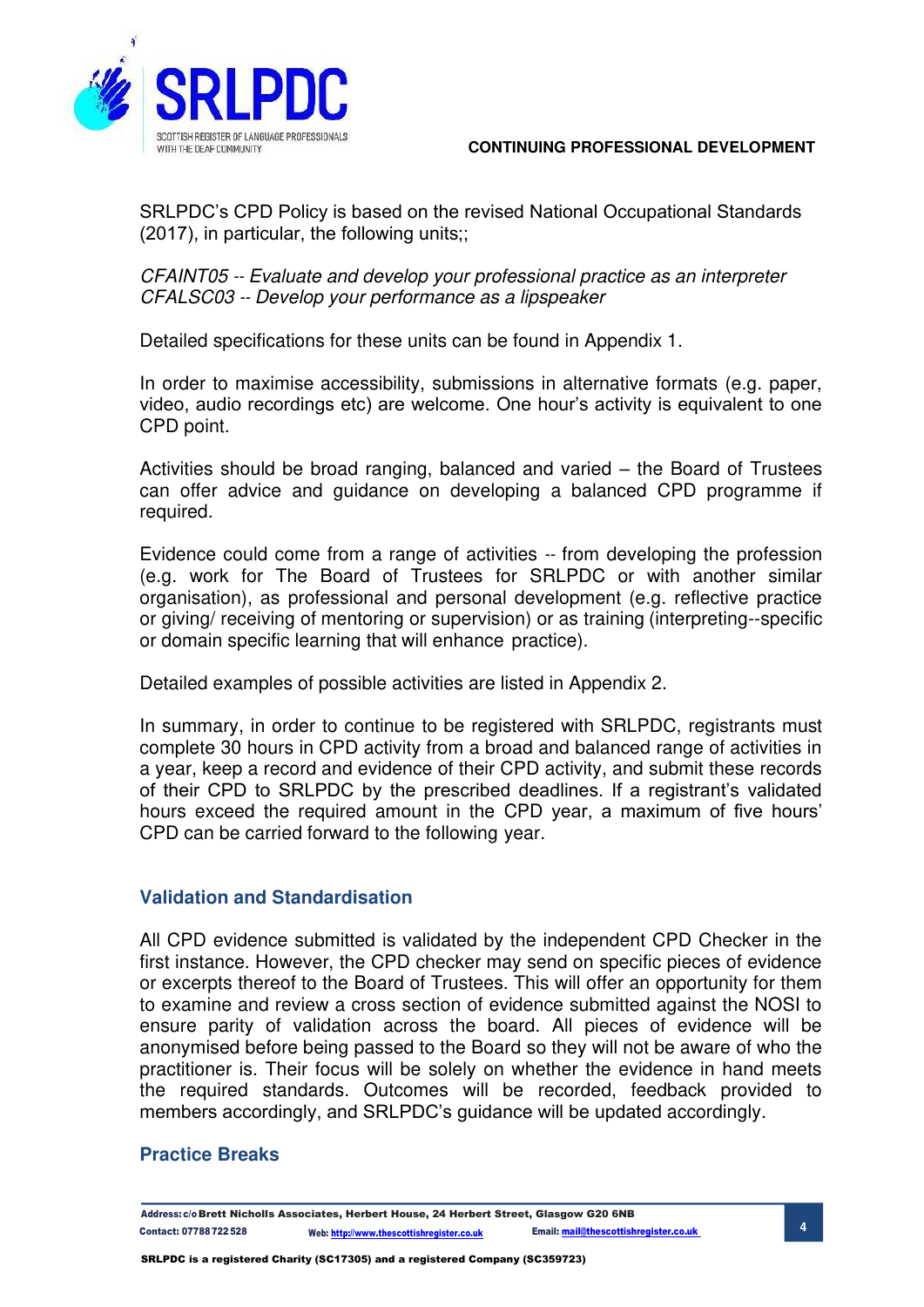

SRLPDC acknowledges that some people may wish to take a practice break, whether it be through illness, maternity and parental leave, or for other reasons.

If a break is for less than one year, SRLPDC will work with members to look at their development plan and determine the reduced number of hours of CPD activity they need to do.

If their break is for one year or more, they will need to meet certain CPD requirements before they can register again. Each person's case will be looked at individually to make sure development needs are identified and NOSI continue to be met.

Any application for a practice break or extension for submission of CPD evidence must be submitted in writing to the Board of Trustees in the first instance.

## **Plagiarism and Academic Dishonesty**

SRLPDC views plagiarism, academic dishonesty or cheating seriously and under no circumstance will they be tolerated. This covers all activities related to evidence produced by members for CPD purposes.

For the purpose of this policy;;

## **Plagiarism** is defined as:

- Copying the exact words of another writer without using quotation marks and without referencing the source.
- Using the ideas of other writers without referencing the source.
- Copying other practitioners' written work.

## **Academic Dishonesty** is defined as**:**

- Knowingly providing evidence to another practitioner in written, word- processed or electronic form.
- Knowingly copying or using the work of others.
- Deliberate falsification of evidence.
- Using examples of practice as evidence which has been carried out by other colleagues.

If there are concerns that any evidence may not be the registrant's own, a report on the concerns together with relevant evidence will be submitted to SRLPDC's Board of Trustees, who will decide if there appears to be grounds for a further independent investigation. SRLPDC reserves the right to suspend or exclude from the Register any practitioner who submits, or attempts to submit, false evidence.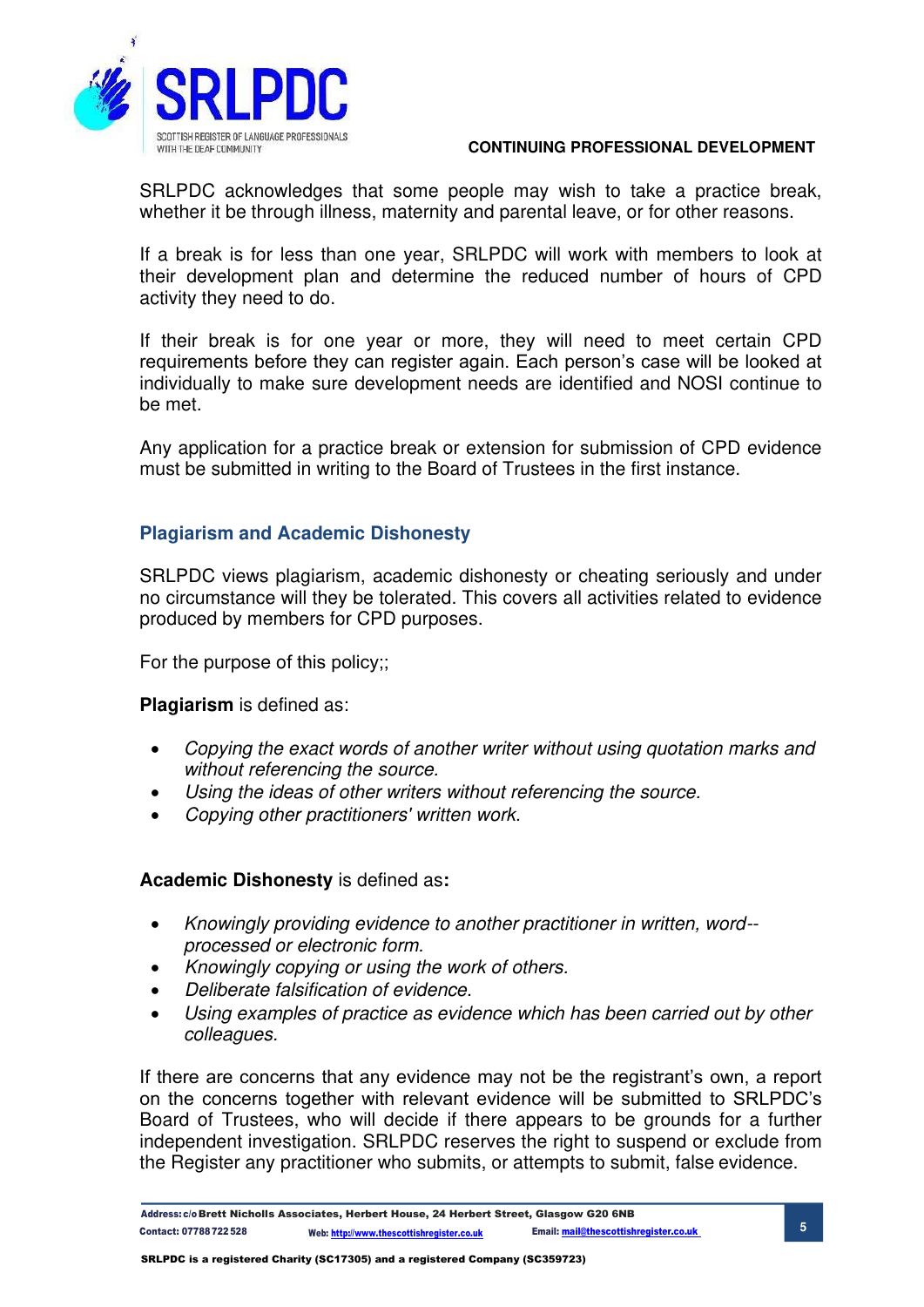

## **Failure to adhere to agreed process**

If a registrant has not met the requirements of SRLPDC's CPD process by the agreed deadline, they will be offered the opportunity to provide additional evidence. They can also choose to be supported by the CPD Checker, a member of the Board or by fellow interpreters/ practitioners to review their CPD and plan ways to generate evidence accordingly if they wish.

If the registrant consistently does not achieve the CPD requirements and cannot supply a valid reason for doing so (e.g. through illness or other extenuating circumstances), SRLPDC reserves the right to suspend them from the Register until they can demonstrate they have met the requirement. They can appeal against this action to the Board of Trustees in the first instance.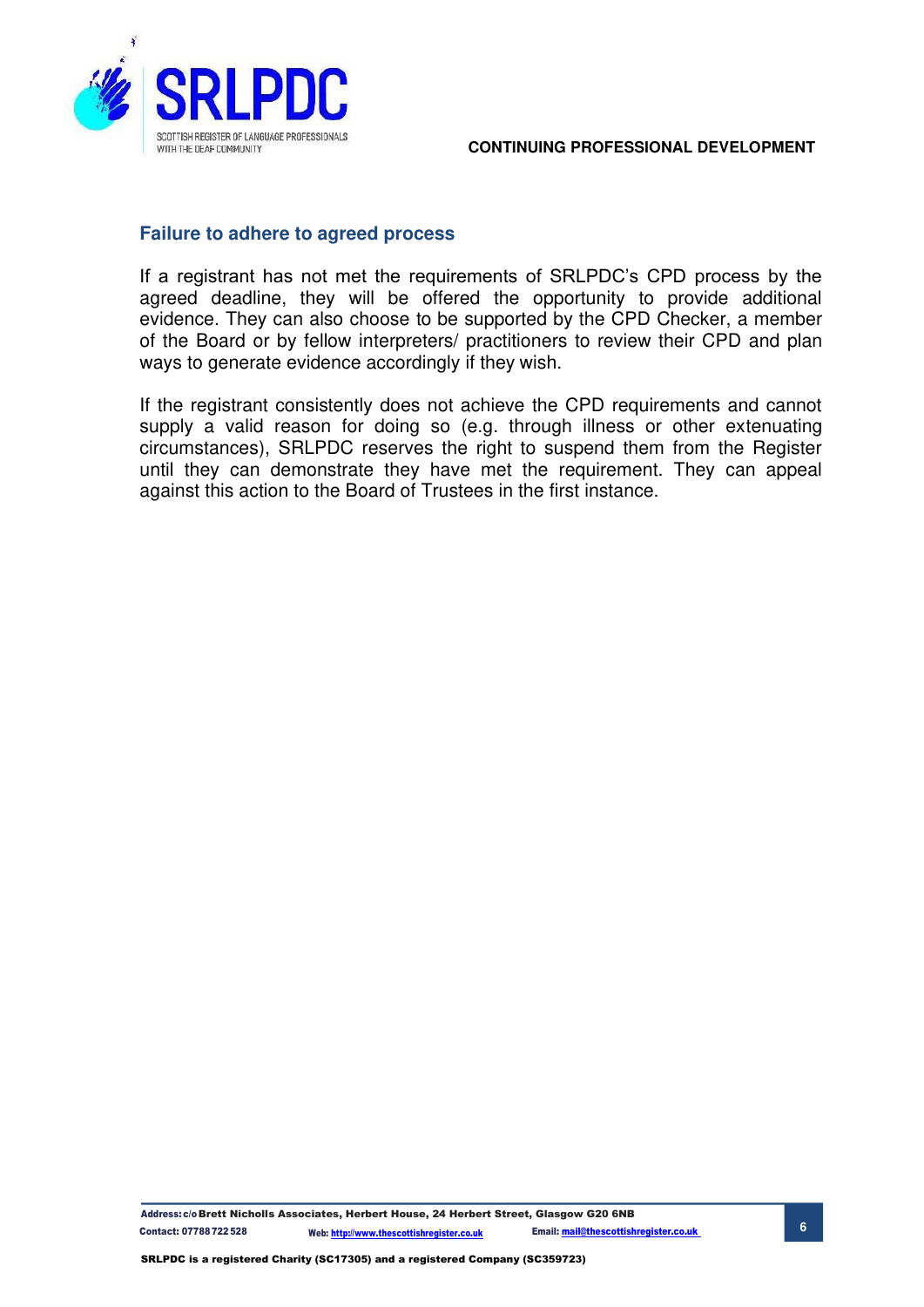

# **APPENDIX 1**

Details of the relevant specifications of the National Occupational Standards

CFAINT05 --Evaluate and develop your professional practice as an interpreter;;

https://instructus--skills.org/documents/CFAINT05.pdf

CFALSC03 -- Develop your performance as a lipspeaker;;

https://instructus--skills.org/wp--content/uploads/Lipspeaking.pdf

This link may also be of interest;;

CFASTTR4 Develop your performance as a Speech to Text Reporter

https://instructus--skills.org/wp--content/uploads/Speech--to--Text.pdf

## **APPENDIX 2**

## **EXAMPLES OF CPD:**

Please note the following is not an exhaustive list of recognised CPD activities for which credit can be claimed.

- Participation at a national level is the active participation in the work of SRLPDC at a national level, e.g. involvement in the Board of Trustees or project work for the Scottish Register. The evidence could be a copy of minutes that confirm your role and attendance at meetings or a write up describing your input.
- Involvement in, or contribution to, relevant national or international organisations (not SRLPDC). This contribution may be at an executive or at operational levels if the activity promotes the profession. Evidence should be a letter of invitation, copy of minutes, reports detailing the contribution which has been made.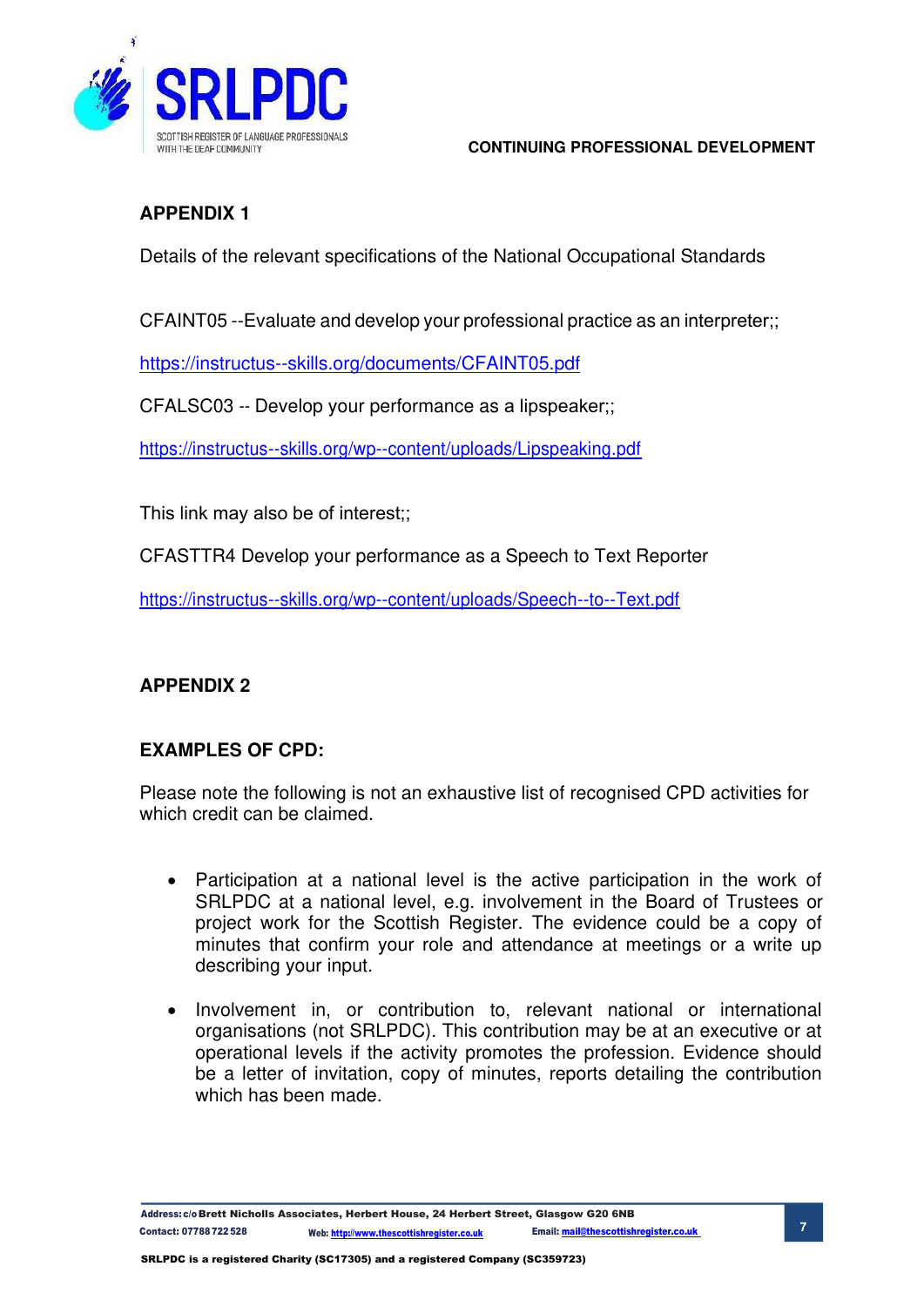

- Contribution to interpreting/ communication as a profession may be participation in the work of SRLPDC contributing to the development of the profession, including networks, regions, task groups, working groups, actively contributing. Evidence should be a log of half days spent, letters of invitation, reports/minutes of meetings.
- Reflective practice. This is an important aspect of CPD allowing credit for critical reflection in your working practice. Research into new information, updating existing knowledge, and developing new strategies can all count. Activities which may be relevant can include reading relevant journals, books, reports or articles, watching relevant TV programmes, website downloads, on-line learning, or other extensive searches for or other extensive searches for knowledge/information which will improve your working practice skills. Participation in discussion forums and contributing to discussions is valid CPD activity. Evidence should be a record of the publications reviewed and/or the source of the information gained. You should include print--outs and dates printed where applicable. You need to state how this activity has/or will benefit your profession.
- Giving/receiving Mentoring or Supervision. Mentoring, coaching and supervision area activities where support, critique, empowerment is given/received in order to pursue career development and progression. This may be done formally or informally. The support given/received should be related to personal or professional development and should have a direct impact on your work. Evidence should be in the form of a log of mentoring activities given/received. This does not need to include confidential information. You must be able to demonstrate the relevance to your development in your profession.
- If you have had an article, case study or review published which is relevant to the profession, this can be a CPD activity. The thinking demonstrated should be researched and be in line with current thinking about working practice. The evidence should be a copy of the published material with reference to source and date of publication.
- Volunteer work. This can include any kind of volunteer work that may contribute to the your personal or professional development or learning. The evidence should be documentation from the group/organisation or brief write–up of activities undertaken and the benefit to you.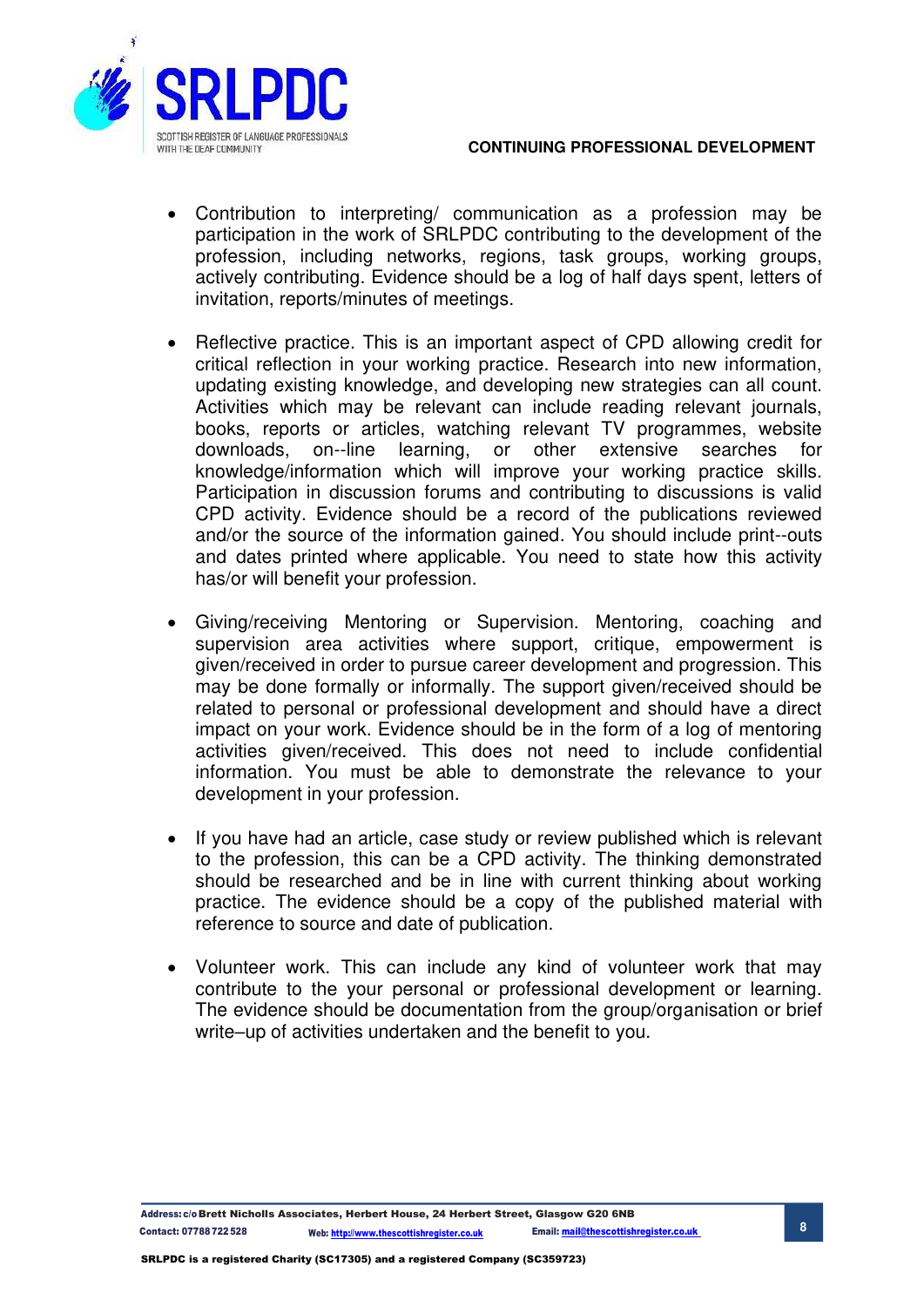

- Attendance at Deaf or related events. This may include attendance at events such as BDA conferences, Deaf clubs, or other Deaf related events. Evidence should be documentation from the group/organisation or brief write--up of activities undertaken and benefits to you.
- National and International Conferences on interpreting/ communicating. The attendance at a national or international conference including, for example - those organised by ASLI, EFSLI, and WASLI, or at conferences where there is a special interest group dedicated to practising registrants. Evidence can include documentation around conference registration or receipt of registration fee.
- Delivery of a course relevant to your profession in interpreting and/or other working practices. This category is aimed at trainers who provide training on registered courses. This also includes any kind of presentation, workshop, course, or seminar about theory and practice related to your profession. Evidence may be a copy of brochure or advertising material, relevant correspondence, or training contract. Where a half day or more is claimed this must be for the actual delivery of a course, workshop or similar. The does not include preparation time or follow--up activities.
- Attendance at a related training course. Completion of any registered training day or course. Evidence will be a certificate of attendance
- Attendance at a training course relevant to interpreting/communicating. Attendance at an event relevant to interpreting/communicating. The event may be a seminar, workshop or training course. The justification of the course's relevance to your profession(s) should be explained in the CPD log. Evidence will be certificate of attendance, award, or receipt of payment for course fees.
- Attendance at a training course indirectly relevant to your profession. This category is aimed at any other training course that's not directly related to your profession but supports your personal development. e.g. specialist area of work e.g. medical, legal, accountancy fields, or it may be a business course. Evidence should be a certificate of attendance, achievement record, learning journal and details of how this has benefited you.